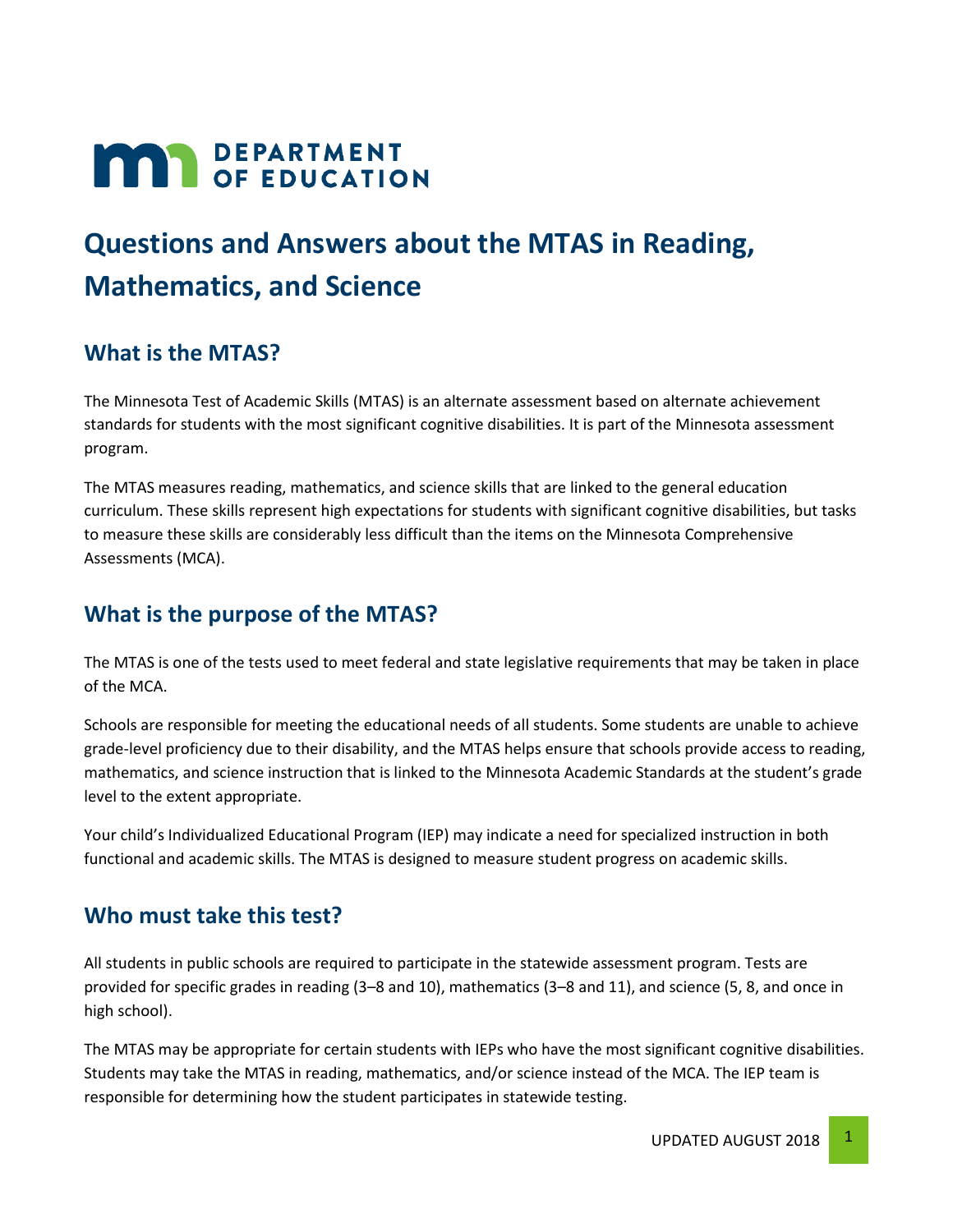The *[MTAS Eligibility Requirements](http://education.mn.gov/MDE/dse/test/mn/)* on the MDE website (Go to Districts, Schools and Educators > Teaching and Learning > Statewide Testing > Minnesota Tests) help IEP teams determine who should take the MTAS.

#### **What does it take to pass the test?**

Students do not pass or fail the MTAS, and it will not be used to determine whether your child can progress to the next grade. Each student receives a score that falls in one of four achievement levels—Does Not Meet the Alternate Achievement Standards, Partially Meets the Alternate Achievement Standards, Meets the Alternate Achievement Standards, and Exceeds the Alternate Achievement Standards

# **What is the format of the test?**

The MTAS is a performance assessment that is administered by the student's teacher (or another school district employee) in a one-on-one setting. The performance tasks are clearly academic and measure your child's skills in reading, mathematics, and science. Tasks on the MTAS are significantly less complex than test questions on the MCA. Tasks may be read aloud and presented with pictures, symbols, and/or objects to make them accessible to students who need such supports. Students may respond in a variety of ways (such as speaking, pointing, or using eye gaze) to show what they know on tasks.

#### **What skills are measured on the MTAS?**

The [MTAS test specifications for reading, mathematics, and science on the MDE website](http://education.mn.gov/MDE/dse/test/spec/) (Go to Districts, Schools and Educator > Teaching and Learning > Statewide Testing > Test Specifications) provide very specific information about the skills that are assessed on the MTAS.

Item samplers help students become familiar with the format of the test and the types of questions that are on the test. Go to th[e Item Samplers page on the MDE website](http://education.mn.gov/MDE/dse/test/item/) (Go to Districts, Schools and Educators > Teaching and Learning > Statewide Testing > Student Resources) for information on accessing the item samplers and student tutorials.

#### **Reading**

The Reading MTAS includes performance tasks that measure the student's understanding of short fiction and nonfiction passages. Passages and tasks may be accompanied by pictures, symbols, and/or objects. Students taking the Reading MTAS may listen to passages, read the passages along with the teacher, or read the passages independently.

#### **Mathematics**

The Mathematics MTAS includes performance tasks that measure the student's understanding of computational skills and mathematical reasoning. The tasks may be supported with line drawings, pictures, and/or objects (such as shapes) that help the student understand what he or she is being asked to do.